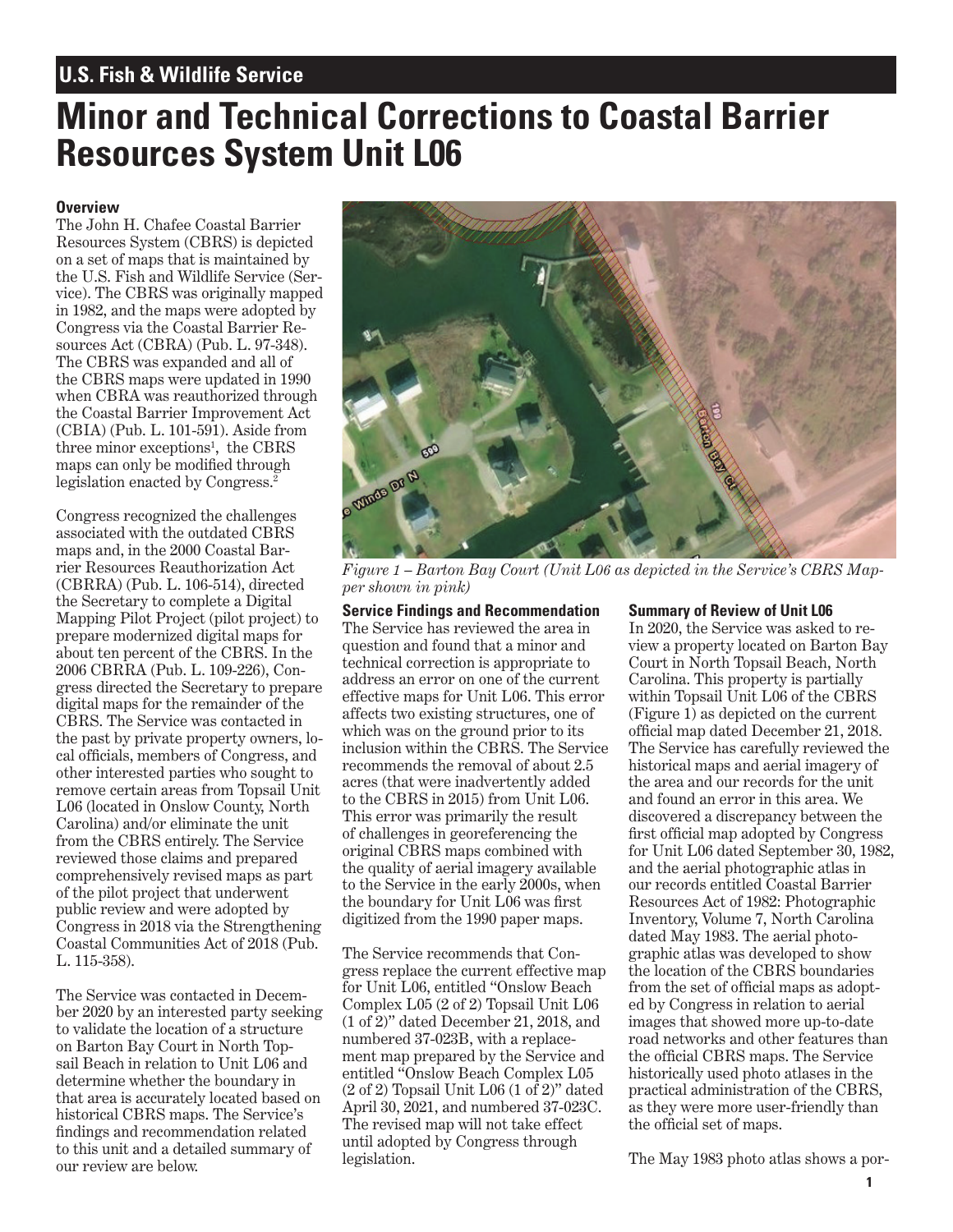tion of the Unit L06 boundary located that could be used as control points to roughly along the division between the reference to static features visible on the Service had already digitized the Galleon Bay subdivision and what is the DOQQs. Despite their limitations, existing boundaries of Unit L06 for use now known as Barton Bay Yacht Club. the 1998 DOQQs were the best avail- on the 2006 pilot project draft maps, This location depicted the 1982 break able base map imagery for the area in the Service used those same boundin development between the developed the early 2000s, and did not depict any aries in the five-year review process. Galleon Bay area and the adjacent structures in the Barton Bay Yacht Regrettably, we did not realize at the undeveloped area, and indicates that Club area. The structure on Barton time that the existing CBRS boundary the property in question is within Unit Bay Drive was constructed in 2002. in the location of the Barton Bay Yacht L06. However, the actual location of the Club had been incorrectly digitized

modernize the CBRS maps, Unit L06 Unit L06 boundary in this area was Unit  $L(6)$  in the early 2000s by georeferencing<sup>3</sup> the 1990 maps to a type of georeferenced aerial imagery known apparent today due to drastic improveassociated with DOQQs are that they September 30, 1982. This correction and frequent schedule."4 Georeferenc-

boundary as depicted on the Septem- Our assessment indicates that the low several years prior. When the Service ber 30, 1982, map adopted by Congress image resolution of the DOQQs avail- adopted the fve-year review maps adcoincides roughly with the eastern able at the time the existing boundaries ministratively on May 4, 2015, portions boundary of Barton Bay Yacht Club, were digitized for the pilot project of the Barton Bay Yacht Club subdiviexcluding it from the CBRS (Figure 2). (which did not depict any development sion, including one existing structure, The boundary on the October 24, 1990 in Barton Bay Yacht Club), combined were inadvertently added to the CBRS. map is in roughly the same location as with georeferencing challenges, con-<br>shown on the 1982 map. tributed to an error in transferring reaffirmed when Congress enacted tributed to an error in transferring reaffirmed when Congress enacted the Unit L06 boundary from the 1990 Pub. L. 115-358, which adopted most of When Congress directed the Service CBRS map to the proposed pilot proj-<br>the Service's final recommended pilot in 2000 to complete a pilot project to ect draft map dated June 12, 2006. The project maps. was selected as one of the units. The placed approximately 110 feet to the There are now two structures located Service digitized the boundaries of southwest of the actual location depict- in the affected area, as a new home<br>the units in the pilot project (including ed on the 1990 map, giving the false was constructed in 2019. Becau the units in the pilot project (including ed on the 1990 map, giving the false was constructed in 2019. Because this Unit L06) in the early 2000s by georef-<br>Unit L06) in the early 2000s by georef-<br>Impression that the area within the CBRS. This discrepancy is CBRS, the Service recommends a apparent today due to drastic improve- minor and technical correction to the as U.S. Geological Survey Digital ments in the quality and quantity of current effective map for Unit L06 to Orthophoto Quarter Quads (DOQQs) digital aerial imagery that have been relocate the northeastern boundary of that dated to 1998. As noted in our made since the early 2000s, which make the southernmost excluded area to its made since the early 2000s, which make 2008 report to Congress on the draft georeferencing signifcantly easier and original location as depicted on the map pilot project maps, "the disadvantages more accurate. adopted by Congress for this unit dated

have relatively low image resolution Prior to the final completion of the would remove approximately 2.5 acres and they are not updated on a regular pilot project, the Service conducted a from the CBRS, comprising four lots five-year review of most of the CBRS, within Barton Bay Yacht Club (including in this location was also diffcult due including Unit L06, to make modifca- ing the one structure along Barton to a limited number of features on the tions to the boundaries as necessary to Bay Drive and one structure along offcial map (e.g., road intersections) account for natural changes in the units New River Inlet Road) and a portion

such as erosion or accretion.<sup>5</sup> Because



*Figure 2 – Left: September 30, 1982 CBRS map adopted by Congress. Right: May 1983 photographic atlas intended to show the location of the CBRS boundary in relation to an aerial image.*